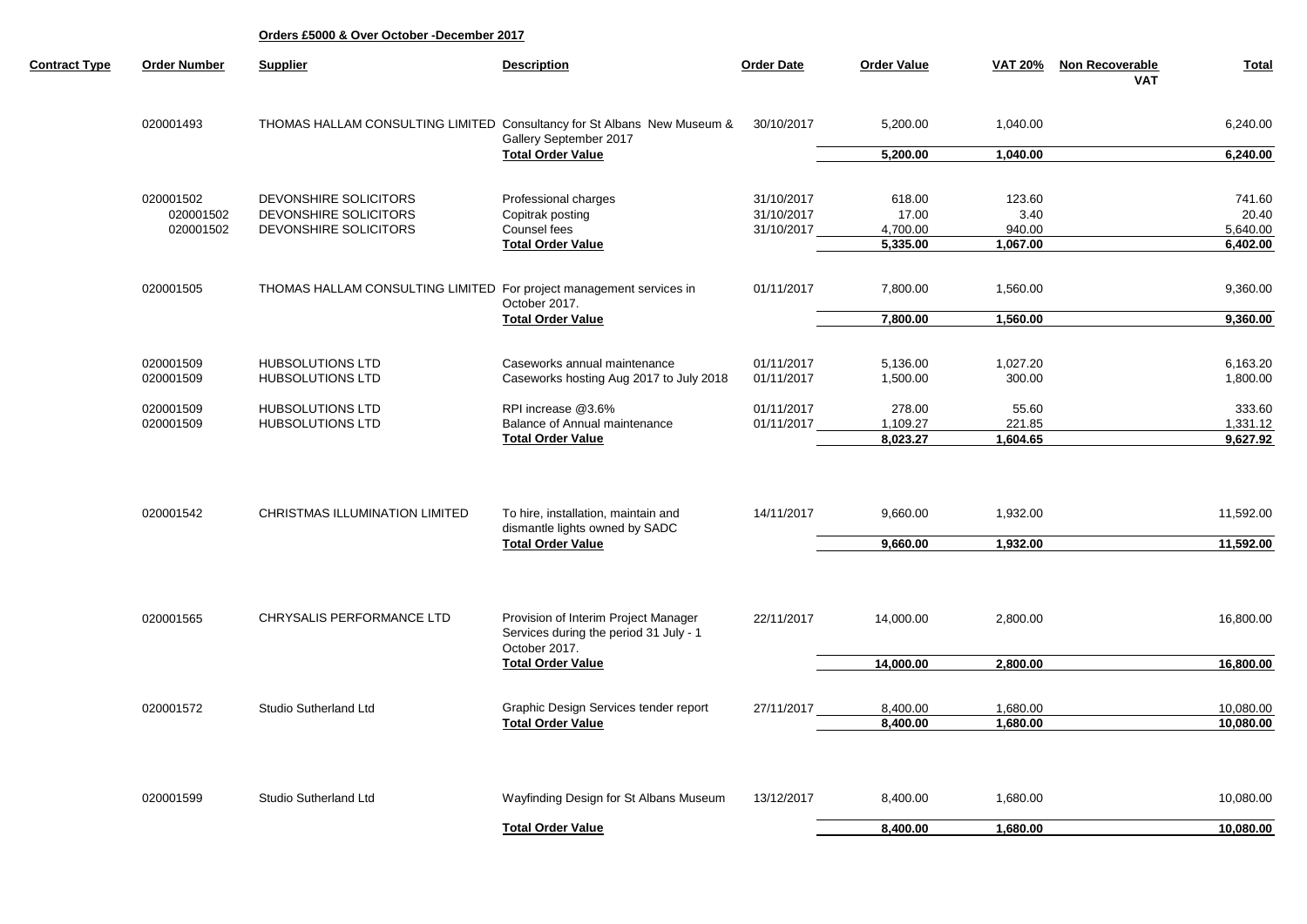| <b>Contract Type</b> | <b>Order Number</b>                    | <b>Supplier</b>                                            | <b>Description</b>                                                                                    | <b>Order Date</b> | <b>Order Value</b>     | <b>VAT 20%</b>       | <b>Non Recoverable</b> | <b>Total</b>           |
|----------------------|----------------------------------------|------------------------------------------------------------|-------------------------------------------------------------------------------------------------------|-------------------|------------------------|----------------------|------------------------|------------------------|
|                      | 020001618                              | THOMAS HALLAM CONSULTING LIMITED                           | For project management services in<br>relation to the St Albans New Museum &<br>Gallery November 2017 | 18/12/2017        | 6,800.00               | 1,360.00             | VAT                    | 8,160.00               |
|                      |                                        |                                                            | <b>Total Order Value</b>                                                                              |                   | 6,800.00               | 1,360.00             |                        | 8,160.00               |
|                      |                                        |                                                            |                                                                                                       |                   |                        |                      |                        |                        |
|                      | 020001619                              | <b>TROWERS &amp; HAMLINS</b>                               | Professional services.<br><b>Total Order Value</b>                                                    | 18/12/2017        | 10,261.89<br>10,261.89 | 2,052.38<br>2,052.38 |                        | 12,314.27<br>12,314.27 |
|                      |                                        |                                                            |                                                                                                       |                   |                        |                      |                        |                        |
|                      | 020001624                              | <b>WATFORD FC CSE TRUST</b>                                | Watford FC CSE Onside project October<br>2017- March 2018.                                            | 19/12/2017        | 7,500.00               | 1,500.00             |                        | 9,000.00               |
|                      |                                        |                                                            | <b>Total Order Value</b>                                                                              |                   | 7,500.00               | 1,500.00             |                        | 9,000.00               |
|                      |                                        |                                                            |                                                                                                       |                   |                        |                      |                        |                        |
|                      | 050002956                              | EAST OF ENGLAND LOCAL<br><b>GOVERNMENT ASS'N</b>           | EEGLA - Chief Executive recruitment.                                                                  | 17/10/2017        | 16,550.00              | 3,310.00             |                        | 19,860.00              |
|                      |                                        |                                                            | <b>Total Order Value</b>                                                                              |                   | 16,550.00              | 3,310.00             |                        | 19,860.00              |
|                      | 50002968 ELECTORAL REFORM SERVICES LTD |                                                            | Fees for responses 01/07/2017 to                                                                      |                   | 5,475.88               | 1,095.18             |                        |                        |
|                      |                                        |                                                            | 30/09/2017                                                                                            | 25/10/2017        |                        |                      |                        | 6,571.06               |
|                      |                                        |                                                            | <b>Total Order Value</b>                                                                              |                   | 5,475.88               | 1,095.18             |                        | 6,571.06               |
|                      |                                        |                                                            |                                                                                                       |                   |                        |                      |                        |                        |
| Quotation            | 050002982                              | VALUE ADDINGCOMLTD                                         | Project Support for Digital Transformation<br>Programme (Days)                                        | 02/11/2017        | 67,600.00              | 13,520.00            |                        | 81,120.00              |
|                      |                                        |                                                            | <b>Total Order Value</b>                                                                              |                   | 67,600.00              | 13,520.00            |                        | 81,120.00              |
|                      |                                        |                                                            |                                                                                                       |                   |                        |                      |                        |                        |
|                      | 050002985                              | NORTHGATE PUBLIC SERVICES (UK)<br><b>LTD</b>               | Full Service HB Stop Notice.                                                                          | 03/11/2017        | 3,557.80               | 711.56               |                        | 4,269.36               |
|                      | 050002985                              | NORTHGATE PUBLIC SERVICES (UK)<br><b>LTD</b>               | Live Service HB Stop Notice.                                                                          | 03/11/2017        | 153.65                 | 30.73                |                        | 184.38                 |
|                      | 050002985                              | NORTHGATE PUBLIC SERVICES (UK)<br><b>LTD</b>               | Live Service Manual Payments.                                                                         | 03/11/2017        | 921.50                 | 184.30               |                        | 1,105.80               |
|                      | 050002985                              | NORTHGATE PUBLIC SERVICES (UK)                             | Removal of Spare Room Subsidy (RSRS)                                                                  | 03/11/2017        | 920.17                 | 184.03               |                        | 1,104.20               |
|                      | 050002985                              | <b>LTD</b><br>NORTHGATE PUBLIC SERVICES (UK)<br><b>LTD</b> | Full Service LCTR Automation.                                                                         | 03/11/2017        | 1,345.91               | 269.18               |                        | 1,615.09               |
|                      |                                        |                                                            | <b>Total Order Value</b>                                                                              |                   | 6,899.03               | 1,379.81             |                        | 8,278.84               |
|                      |                                        |                                                            |                                                                                                       |                   |                        |                      |                        |                        |
|                      | 050002997                              | CORPORATE MAILING SOLUTIONS LTD                            | <b>Housing Annual Review Mailing Printing</b><br>Costs                                                | 13/11/2017        | 3,612.35               | 722.47               |                        | 4,334.82               |
|                      | 050002997                              | CORPORATE MAILING SOLUTIONS LTD                            | Housing Annual Review Mailing Postage<br>Costs                                                        | 13/11/2017        | 3,237.84               | 647.57               |                        | 3,885.41               |
|                      |                                        |                                                            | <b>Total Order Value</b>                                                                              |                   | 6,850.19               | 1,370.04             |                        | 8,220.23               |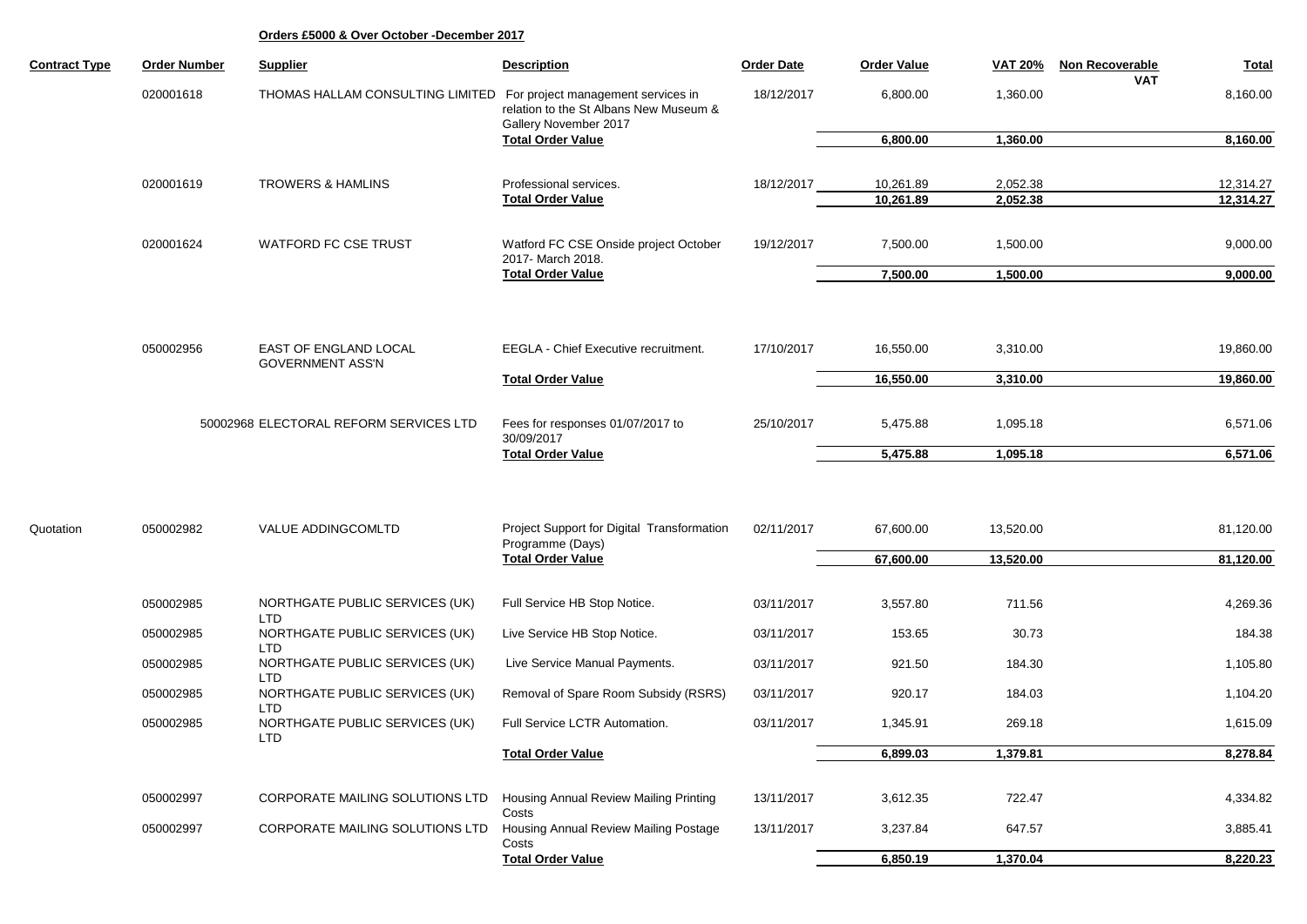| <b>Contract Type</b> | <b>Order Number</b> | <b>Supplier</b>                    | <b>Description</b>                                                          | <b>Order Date</b> | <b>Order Value</b> | <b>VAT 20%</b> | Non Recoverable<br><b>VAT</b> | <b>Total</b> |
|----------------------|---------------------|------------------------------------|-----------------------------------------------------------------------------|-------------------|--------------------|----------------|-------------------------------|--------------|
|                      | 050003010           | <b>ESPIRE INFOLABS LIMITED</b>     | Home page redesign and layout changes.                                      | 17/11/2017        | 8,000.00           | 1,600.00       |                               | 9,600.00     |
|                      | 050003010           | <b>ESPIRE INFOLABS LIMITED</b>     | Onsite consultancy and training.                                            | 17/11/2017        | 4,200.00           | 840.00         |                               | 5,040.00     |
|                      |                     |                                    | <b>Total Order Value</b>                                                    |                   | 12,200.00          | 2,440.00       |                               | 14,640.00    |
|                      |                     |                                    |                                                                             |                   |                    |                |                               |              |
|                      | 050003046           | HERTFORDSHIRE COUNTY COUNCIL       | New 100Mb Managed Internet Access<br>From BT.                               | 14/12/2017        | 5,687.52           | 1,137.50       |                               | 6,825.02     |
|                      | 050003046           | HERTFORDSHIRE COUNTY COUNCIL       | 8mbs EFM                                                                    | 14/12/2017        | 1,767.15           | 353.43         |                               | 2,120.58     |
|                      |                     |                                    | <b>Total Order Value</b>                                                    |                   | 7,454.67           | 1,490.93       |                               | 8,945.60     |
|                      |                     |                                    |                                                                             |                   |                    |                |                               |              |
|                      | 050003053           | CORPORATE MAILING SOLUTIONS LTD    | Postage for Local Plan Consultation.                                        | 18/12/2017        | 16,782.00          | 3,356.40       |                               | 20,138.40    |
|                      |                     |                                    | <b>Total Order Value</b>                                                    |                   | 16,782.00          | 3,356.40       |                               | 20,138.40    |
|                      | 060001183           | <b>INFORM CPI LIMITED</b>          | Review of RVs from 27/09/17 £9,675                                          | 12/10/2017        | 9,675.00           | 1,935.00       |                               | 11,610.00    |
|                      |                     |                                    | <b>Total Order Value</b>                                                    |                   | 9,675.00           | 1,935.00       |                               | 11,610.00    |
|                      |                     |                                    |                                                                             |                   |                    |                |                               |              |
|                      | 060001189           | CAPITA BUSINESS SERVICES LTD       | Upgrade of AIM Software & Services.                                         | 26/10/2017        | 19,595.00          | 3,919.00       |                               | 23,514.00    |
|                      |                     |                                    | <b>Total Order Value</b>                                                    |                   | 19,595.00          | 3,919.00       |                               | 23,514.00    |
|                      |                     |                                    |                                                                             |                   |                    |                |                               |              |
| Framework            | 060001209           | LEASEPLAN UK LTD                   | Kia Sportage 1.7 CRDi iSG3 5dr in Planet<br><b>Blue Driver</b>              | 20/11/2017        | 9,267.88           | 1,853.58       | 926.80                        | 11,121.46    |
| Framework            | 060001209           | LEASEPLAN UK LTD                   | <b>Maintenance Rental</b>                                                   | 20/11/2017        | 1,241.60           | 248.32         |                               | 1,489.92     |
|                      |                     |                                    | <b>Total Order Value</b>                                                    |                   | 11,436.28          | 2,287.26       |                               | 13,723.54    |
|                      |                     |                                    |                                                                             |                   |                    |                |                               |              |
|                      | 060001210           | Arval BNP Paribas Group            | SEAT Ibiza 1.0 TSi (95) FR 5dr in Mystery<br>Blue with Dark cloth interior. | 20/11/2017        | 6,571.12           | 1,314.22       | 657.12                        | 7,885.34     |
|                      | 060001210           | Arval BNP Paribas Group            | Maintenance Rental                                                          | 20/11/2017        | 1,399.68           | 279.94         |                               | 1,679.62     |
|                      |                     |                                    | <b>Total Order Value</b>                                                    |                   | 8,627.92           | 1,725.58       |                               | 10,353.50    |
|                      | 060001214           | <b>MR RICHARD TURNEY</b>           | Bedmond Lane- Application by Cala                                           | 21/11/2017        | 5,000.00           | 1,000.00       |                               | 6,000.00     |
|                      |                     |                                    | Homes.<br><b>Total Order Value</b>                                          |                   | 5,000.00           | 1,000.00       |                               | 6,000.00     |
|                      |                     |                                    |                                                                             |                   |                    |                |                               |              |
|                      | 060001234           | <b>INFORM CPI LIMITED</b>          | Subscription 2017-18                                                        | 08/12/2017        | 6,000.00           | 1,200.00       |                               | 7,200.00     |
|                      |                     |                                    | <b>Total Order Value</b>                                                    |                   | 6,000.00           | 1,200.00       |                               | 7,200.00     |
|                      |                     |                                    |                                                                             |                   |                    |                |                               |              |
|                      | 060001252           | SHARPE PRITCHARD                   | Grounds maintenance contract advice.                                        | 27/12/2017        | 5,920.00           | 1,184.00       |                               | 7,104.00     |
|                      |                     |                                    | <b>Total Order Value</b>                                                    |                   | 5,920.00           | 1,184.00       |                               | 7,104.00     |
| Quotation            | 090003259           | <b>ACCESS &amp; AUTOMATION LTD</b> | Disabled Facilities Grant work.                                             | 03/10/2017        | 5,498.00           | 1,099.60       |                               | 6,597.60     |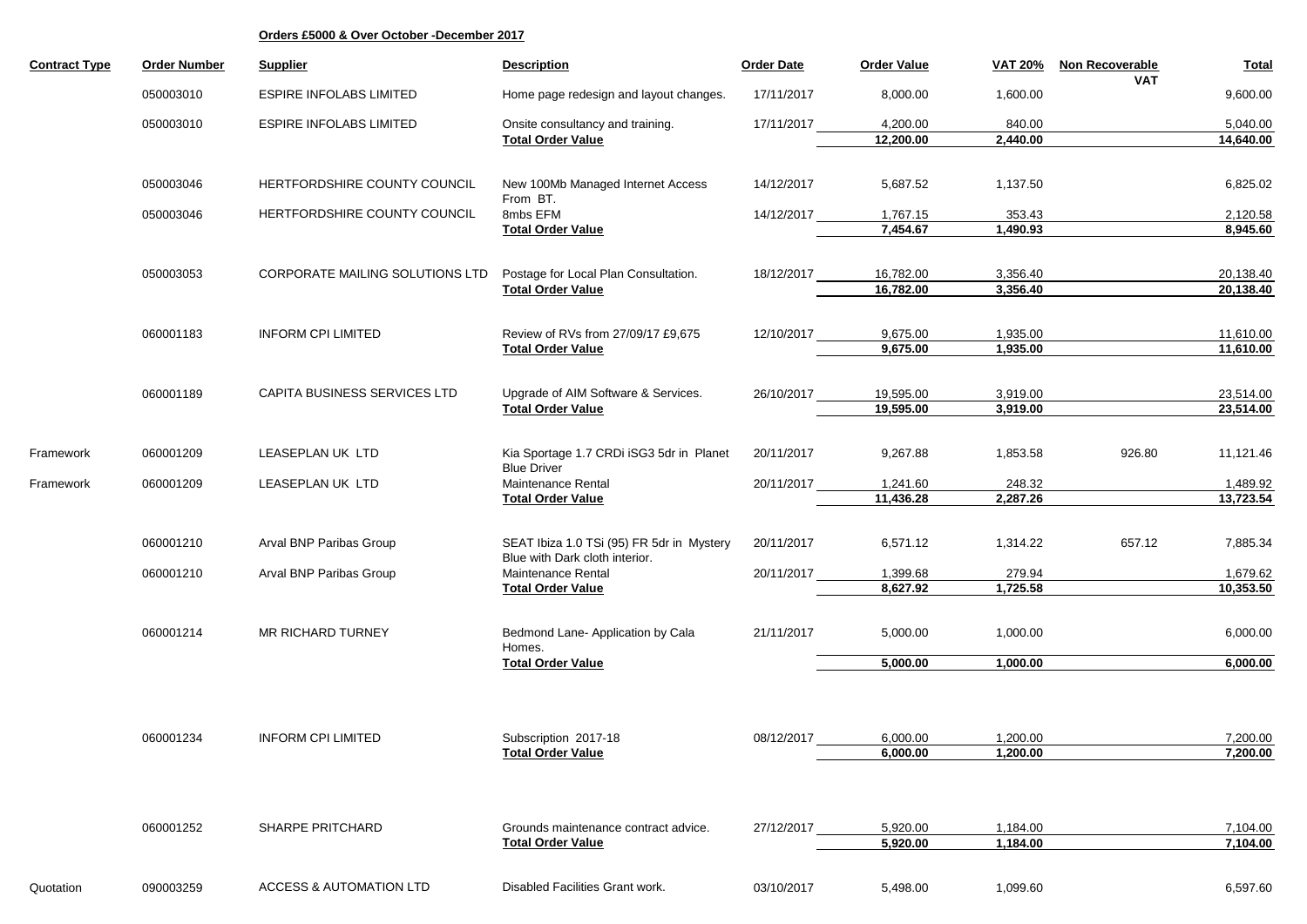| <b>Contract Type</b> | <b>Order Number</b> | <b>Supplier</b>                                                 | <b>Description</b>                     | <b>Order Date</b> | <b>Order Value</b> | <b>VAT 20%</b> | Non Recoverable<br><b>VAT</b> | <b>Total</b> |
|----------------------|---------------------|-----------------------------------------------------------------|----------------------------------------|-------------------|--------------------|----------------|-------------------------------|--------------|
|                      |                     |                                                                 | <b>Total Order Value</b>               |                   | 5,498.00           | 1,099.60       |                               | 6,597.60     |
| Quotation            | 090003277           | C K BUILDERS & PROPERTY LTD                                     | Disabled Facilities Grant work.        | 09/10/2017        | 9,080.00           | 1,816.00       |                               | 10,896.00    |
|                      |                     |                                                                 | <b>Total Order Value</b>               |                   | 9,080.00           | 1,816.00       |                               | 10,896.00    |
|                      |                     |                                                                 |                                        |                   |                    |                |                               |              |
| Framework            | 090003325           | <b>FAITHFUL &amp; GOULD</b>                                     | Professional Services for Wavell House | 20/10/2017        | 55,633.27          | 11,126.65      |                               | 66,759.92    |
|                      |                     |                                                                 | <b>Total Order Value</b>               |                   | 55,633.27          | 11,126.65      |                               | 66,759.92    |
|                      | 090003327           | HD PROPERTY SERVICES                                            | Disabled Facilities Grant work.        | 23/10/2017        | 6,085.00           | 1,217.00       |                               | 7,302.00     |
|                      |                     |                                                                 | <b>Total Order Value</b>               |                   | 6,085.00           | 1,217.00       |                               | 7,302.00     |
|                      |                     |                                                                 |                                        |                   |                    |                |                               |              |
| Quotation            | 090003329           | FG MILEHAM BUILDING CONTRACTORS                                 | Disabled Facilities Grant work.        | 24/10/2017        | 5,390.00           | 1,078.00       |                               | 6,468.00     |
|                      |                     | <b>LTD</b>                                                      | <b>Total Order Value</b>               |                   | 5,390.00           | 1,078.00       |                               | 6,468.00     |
|                      |                     |                                                                 |                                        |                   |                    |                |                               |              |
| Quotation            | 090003330           | FG MILEHAM BUILDING CONTRACTORS                                 | Disabled Facilities Grant work.        | 24/10/2017        | 6,735.00           | 1,347.00       |                               | 8,082.00     |
|                      |                     | <b>LTD</b>                                                      |                                        |                   |                    |                |                               |              |
|                      |                     |                                                                 | <b>Total Order Value</b>               |                   | 6,735.00           | 1,347.00       |                               | 8,082.00     |
| Quotation            | 090003331           | FREEWAY LIFT SERVICES LTD                                       | Disabled Facilities Grant work.        | 24/10/2017        | 5,518.00           | 1,103.60       |                               | 6,621.60     |
|                      |                     |                                                                 | <b>Total Order Value</b>               |                   | 5,518.00           | 1,103.60       |                               | 6,621.60     |
|                      |                     |                                                                 |                                        |                   |                    |                |                               |              |
|                      |                     |                                                                 |                                        |                   |                    |                |                               |              |
| Quotation            | 090003357           | FREEWAY LIFT SERVICES LTD                                       | Disabled Facilities Grant work.        | 03/11/2017        | 5,630.00           | 1,126.00       |                               | 6,756.00     |
|                      |                     |                                                                 | <b>Total Order Value</b>               |                   | 5,630.00           | 1,126.00       |                               | 6,756.00     |
|                      |                     |                                                                 |                                        |                   |                    |                |                               |              |
| Quotation            | 090003358           | FG MILEHAM BUILDING CONTRACTORS<br><b>LTD</b>                   | Disabled Facilities Grant work.        | 03/11/2017        | 8,265.00           | 1,653.00       |                               | 9,918.00     |
|                      |                     |                                                                 | <b>Total Order Value</b>               |                   | 8,265.00           | 1,653.00       |                               | 9,918.00     |
|                      |                     |                                                                 |                                        |                   |                    |                |                               |              |
| Quotation            | 090003360           | FG MILEHAM BUILDING CONTRACTORS Disabled Facilities Grant work. |                                        | 03/11/2017        | 7,215.00           | 1,443.00       |                               | 8,658.00     |
|                      |                     | <b>LTD</b>                                                      | <b>Total Order Value</b>               |                   | 7,215.00           | 1,443.00       |                               | 8,658.00     |
|                      |                     |                                                                 |                                        |                   |                    |                |                               |              |
|                      | 090003374           | <b>HIGHTOWN HOUSING ASSOCIATION</b>                             | Homeless Prevention Grant funding.     | 08/11/2017        | 7,500.00           | 1,500.00       |                               | 9,000.00     |
|                      |                     | <b>LTD</b>                                                      | <b>Total Order Value</b>               |                   | 7,500.00           | 1,500.00       |                               | 9,000.00     |
|                      |                     |                                                                 |                                        |                   |                    |                |                               |              |
|                      | 090003378           | <b>JW &amp; CO LANGLEYS</b>                                     | Rent.                                  | 08/11/2017        | 6,000.00           | 1,200.00       |                               | 7,200.00     |
|                      |                     |                                                                 | <b>Total Order Value</b>               |                   | 6,000.00           | 1,200.00       |                               | 7,200.00     |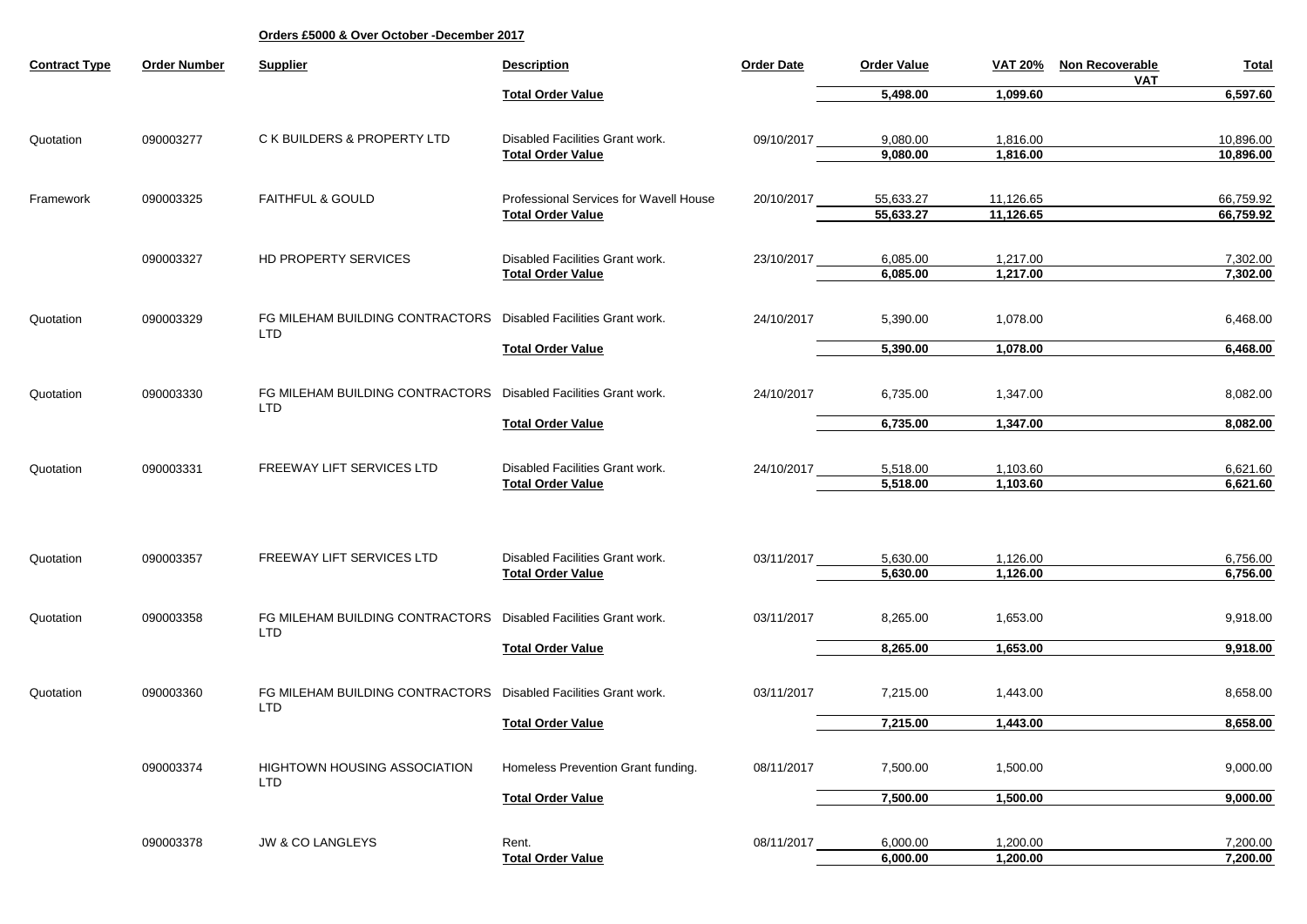| <b>Contract Type</b>   | <b>Order Number</b>    | <b>Supplier</b>                                                | <b>Description</b>                                                                               | <b>Order Date</b>        | <b>Order Value</b>     | <b>VAT 20%</b>       | Non Recoverable | <b>Total</b>           |
|------------------------|------------------------|----------------------------------------------------------------|--------------------------------------------------------------------------------------------------|--------------------------|------------------------|----------------------|-----------------|------------------------|
|                        | 090003399              | HERTFORDSHIRE COUNTY COUNCIL                                   | Grant from SADC towards costs at The                                                             | 14/11/2017               | 6,300.00               | 1,260.00             | <b>VAT</b>      | 7,560.00               |
|                        | 090003399              | HERTFORDSHIRE COUNTY COUNCIL                                   | Hilldyke Community Centre.<br>Grant from SADC towards costs at The<br>Hilldyke Community Centre. | 14/11/2017               | 6,300.00               | 1,260.00             |                 | 7,560.00               |
|                        |                        |                                                                | <b>Total Order Value</b>                                                                         |                          | 12,600.00              | 2,520.00             |                 | 15,120.00              |
|                        | 090003408              | GENERAL ENVIRONMENTAL SERVICES<br><b>LTD</b>                   | Quarterly monitoring                                                                             | 17/11/2017               | 7,612.00               | 1,522.40             |                 | 9,134.40               |
|                        |                        |                                                                | <b>Total Order Value</b>                                                                         |                          | 7,612.00               | 1,522.40             |                 | 9,134.40               |
|                        | 090003446              | <b>HD PROPERTY SERVICES</b>                                    | Disabled Facilities Grant work.<br><b>Total Order Value</b>                                      | 05/12/2017               | 8,365.00<br>8,365.00   | 1,673.00<br>1,673.00 |                 | 10,038.00<br>10,038.00 |
|                        |                        |                                                                |                                                                                                  |                          |                        |                      |                 |                        |
| Quotation              | 090003496              | POINT BUILDERS                                                 | Disabled Facilities Grant work.                                                                  | 18/12/2017               | 5,346.00               | 1,069.20             |                 | 6,415.20               |
|                        |                        |                                                                | <b>Total Order Value</b>                                                                         |                          | 5,346.00               | 1,069.20             |                 | 6,415.20               |
|                        |                        |                                                                |                                                                                                  |                          |                        |                      |                 |                        |
|                        | 090003515<br>090003515 | THREE RIVERS DISTRICT COUNCIL<br>THREE RIVERS DISTRICT COUNCIL | HCH Membership 17/18<br><b>HCH Homeless Module</b>                                               | 28/12/2017<br>28/12/2017 | 8,975.00<br>5,000.00   | 1,795.00<br>1,000.00 |                 | 10,770.00<br>6,000.00  |
|                        |                        |                                                                | <b>Total Order Value</b>                                                                         |                          | 13,975.00              | 2,795.00             |                 | 16,770.00              |
|                        | 100013651              | DJ DOORS & ELECTRICAL SERVICES                                 | To remove outer set of main entrance                                                             | 06/10/2017               | 8,793.80               | 1,758.76             |                 | 10,552.56              |
|                        |                        | <b>LTD</b>                                                     | doors into Council Offices. To replace with<br>new set of DJ20.                                  |                          |                        |                      |                 |                        |
|                        |                        |                                                                | <b>Total Order Value</b>                                                                         |                          | 8,793.80               | 1,758.76             |                 | 10,552.56              |
| Framework<br>Framework | 100013674<br>100013674 | A&C WEBER UK LTD<br>A&C WEBER UK LTD                           | Purchase of 240 litre grey wheel bins.<br>Purchase of 360 litre green wheel bins.                | 10/10/2017<br>10/10/2017 | 12,340.80<br>10,370.24 | 2,468.16<br>2,074.05 |                 | 14,808.96<br>12,444.29 |
|                        |                        |                                                                | <b>Total Order Value</b>                                                                         |                          | 22,711.04              | 4,542.21             |                 | 27,253.25              |
|                        | 100013704              | LEXISNEXIS BUTTERWORTHS                                        | Subscription fee year 2- contract 13/12/16                                                       | 13/10/2017               | 8,059.79               | 1,611.96             |                 | 9,671.75               |
|                        |                        |                                                                | <b>Total Order Value</b>                                                                         |                          | 8,059.79               | 1,611.96             |                 | 9,671.75               |
|                        | 100013751              | <b>SCRIPTI</b>                                                 | SADC scanning of cemeteries records.                                                             | 20/10/2017               | 5,026.00               | 1,005.20             |                 | 6,031.20               |
|                        |                        |                                                                | <b>Total Order Value</b>                                                                         |                          | 5,026.00               | 1,005.20             |                 | 6,031.20               |
|                        | 100013753              | LG BLAND E&M LTD                                               | Urgent works to remove damaged boilers<br>and install 1No new Vaillant 65kw.                     | 23/10/2017               | 6,325.40               | 1,265.08             |                 | 7,590.48               |
|                        |                        |                                                                | <b>Total Order Value</b>                                                                         |                          | 6,325.40               | 1,265.08             |                 | 7,590.48               |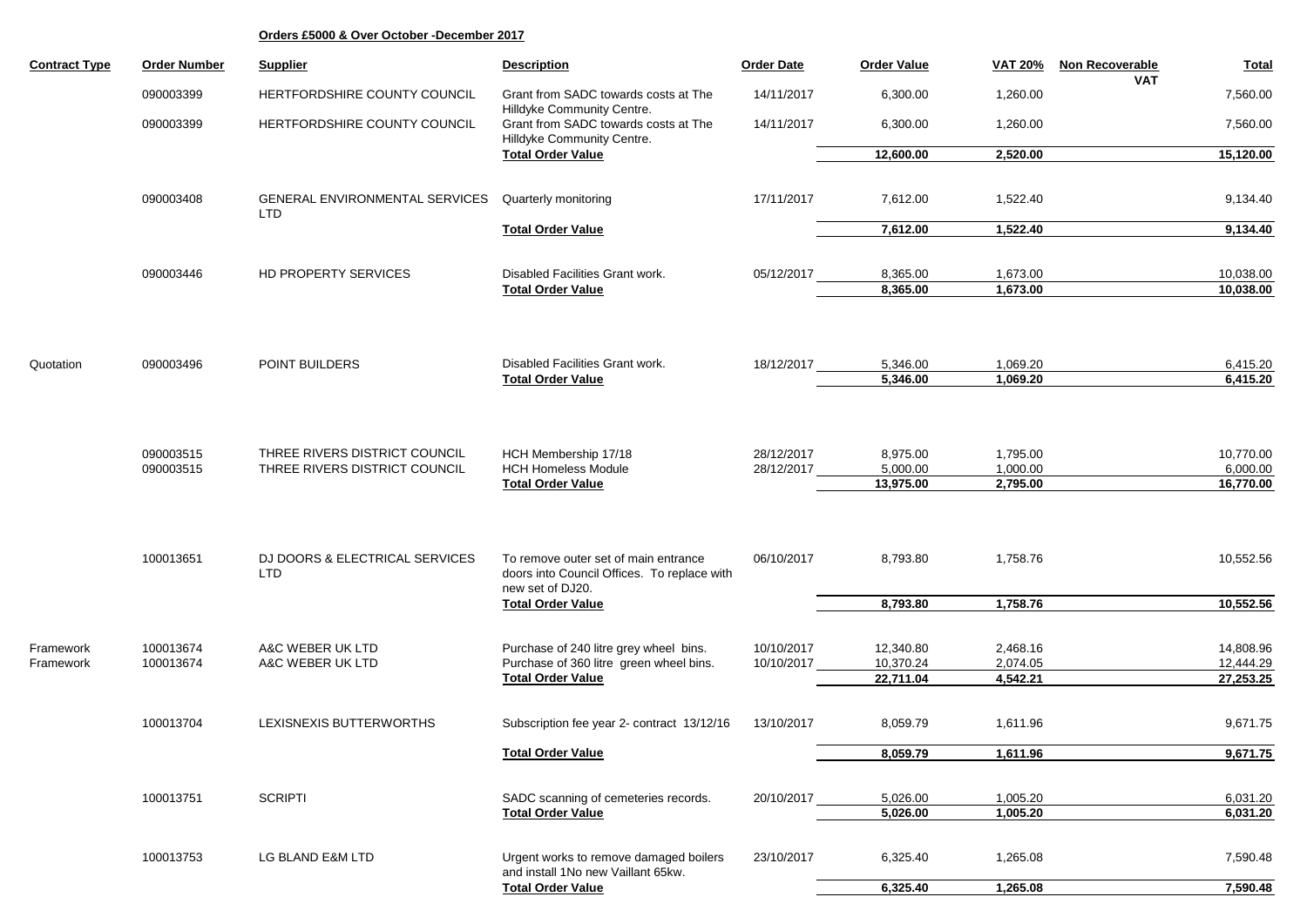| <b>Contract Type</b> | <b>Order Number</b>      | <b>Supplier</b>                                 | <b>Description</b>                                                                | <b>Order Date</b> | <b>Order Value</b>   | <b>VAT 20%</b>       | <b>Non Recoverable</b><br>VAT | <b>Total</b>         |
|----------------------|--------------------------|-------------------------------------------------|-----------------------------------------------------------------------------------|-------------------|----------------------|----------------------|-------------------------------|----------------------|
|                      | 100013767                | <b>FITZPATRICK WOOLMER</b>                      | To supply 4 Interpretation Panel Design on                                        | 26/10/2017        | 5,955.00             | 1,191.00             |                               | 7,146.00             |
|                      |                          |                                                 | the Alban Way.<br><b>Total Order Value</b>                                        |                   | 5,955.00             | 1,191.00             |                               | 7,146.00             |
|                      | 100013925                | JOHN O'CONNER (GROUNDS<br>MAINTENANCE) LTD      | Purchase and supply of all plants for<br>planting of ramp and steps at Clarence   | 17/11/2017        | 7,843.00             | 1,568.60             |                               | 9,411.60             |
|                      | 100013925                | JOHN O'CONNER (GROUNDS                          | Park<br>Labour costs for the planting of all plants at                            | 17/11/2017        | 6,312.00             | 1,262.40             |                               | 7,574.40             |
|                      |                          | MAINTENANCE) LTD                                | Clarence Park ramp and steps<br><b>Total Order Value</b>                          |                   | 14,155.00            | 2,831.00             |                               | 16,986.00            |
|                      | 100013960                | MURRILL CONSTRUCTION LTD                        | Disabled bay and various signs order -<br>Nov 2017                                | 23/11/2017        | 7,610.46             | 1,522.09             |                               | 9,132.55             |
|                      | <b>Total Order Value</b> |                                                 |                                                                                   | 7,610.46          | 1,522.09             |                      | 9,132.55                      |                      |
|                      | 100013970                | THE PROTECTIVE TEXTILE CO LTD                   | 3.5m x 3.2m PVC Polyester covers for<br>market stalls<br><b>Total Order Value</b> | 24/11/2017        | 14,812.50            | 2,962.50             |                               | 17,775.00            |
|                      |                          |                                                 |                                                                                   |                   | 14,812.50            | 2,962.50             |                               | 17,775.00            |
|                      | 100013983                | GAVIN KENNING ENGINEERING LTD                   | 100 x Market Stall End Frames<br><b>Total Order Value</b>                         | 28/11/2017        | 6,650.00<br>6,650.00 | 1,330.00<br>1,330.00 |                               | 7,980.00<br>7,980.00 |
|                      | 100013986                | TEX ENGINEERING LIMITED                         | For new market trailer<br><b>Total Order Value</b>                                | 28/11/2017        | 6,305.00<br>6,305.00 | 1,261.00<br>1,261.00 |                               | 7,566.00<br>7,566.00 |
|                      | 100014008                | <b>THOMASONS</b>                                | Drovers Way/Russell Avenue car parks.<br>MSCP Condition Survey.                   | 30/11/2017        | 5,100.00             | 1,020.00             |                               | 6,120.00             |
|                      |                          |                                                 | <b>Total Order Value</b>                                                          |                   | 5,100.00             | 1,020.00             |                               | 6,120.00             |
|                      | 100014026                | STREETMASTER PRODUCTS                           | 10 Holyhead Recycling Bins with signs and<br>delivery for Roth Park.              | 04/12/2017        | 6,750.00             | 1,350.00             |                               | 8,100.00             |
|                      |                          |                                                 | <b>Total Order Value</b>                                                          |                   | 6,750.00             | 1,350.00             |                               | 8,100.00             |
| Framework            | 100014049                | ONE51 ES PLASTICSLTD T/A MGB<br><b>PLASTICS</b> | Purchase of 23litre kerbside caddies in<br>green with print.                      | 07/12/2017        | 1,652.00             | 330.40               |                               | 1,982.40             |
| Framework            | 100014049                | ONE51 ES PLASTICSLTD T/A MGB<br><b>PLASTICS</b> | Purchase of 240 litre wheel bins in green<br>with print.                          | 07/12/2017        | 8,338.40             | 1,667.68             |                               | 10,006.08            |
|                      |                          |                                                 | <b>Total Order Value</b>                                                          |                   | 9,990.40             | 1,998.08             |                               | 11,988.48            |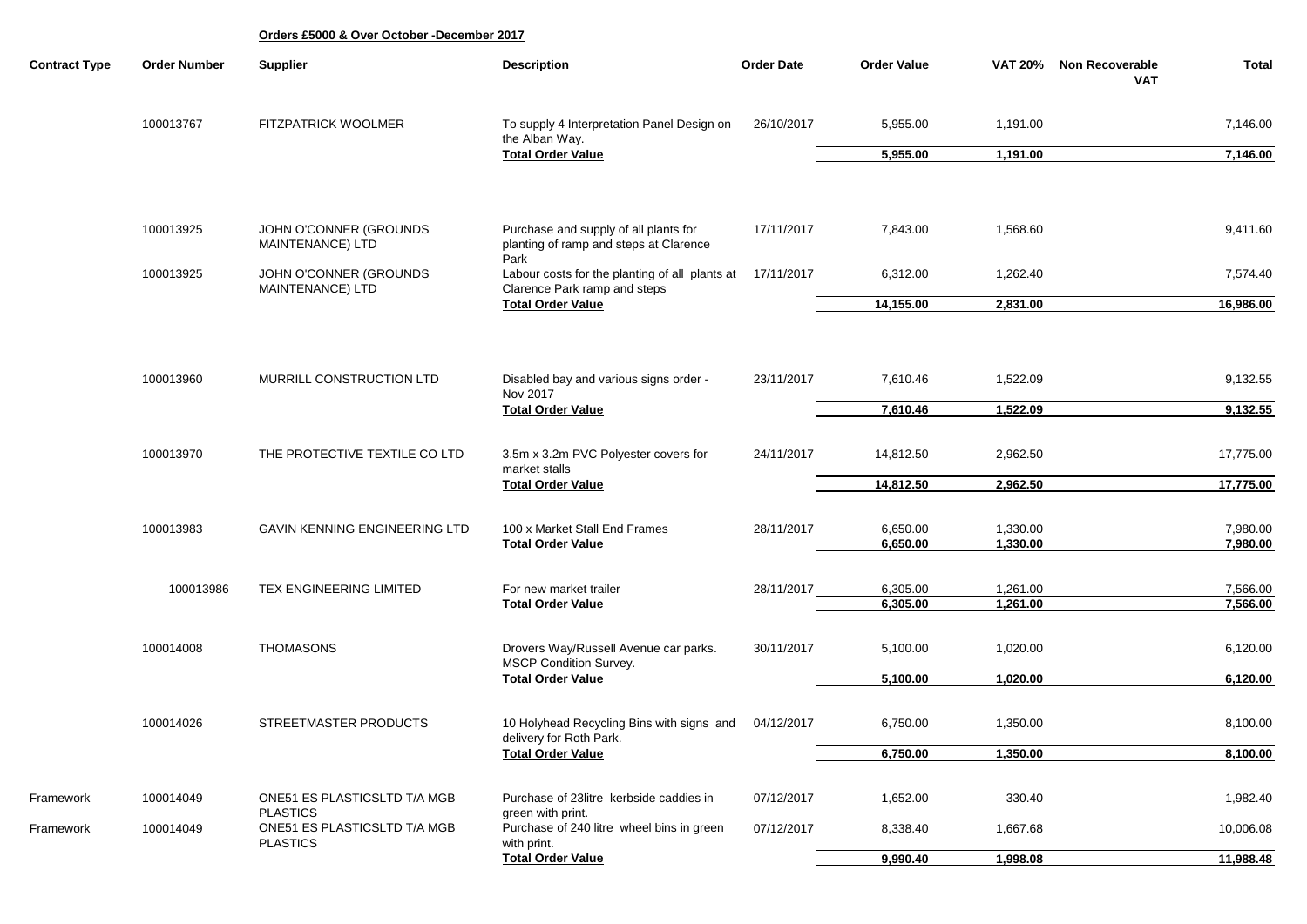| <b>Contract Type</b> | <b>Order Number</b> | <b>Supplier</b>                                                        | <b>Description</b>                                                                                      | <b>Order Date</b> | <b>Order Value</b> | <b>VAT 20%</b> | Non Recoverable | <b>Total</b> |
|----------------------|---------------------|------------------------------------------------------------------------|---------------------------------------------------------------------------------------------------------|-------------------|--------------------|----------------|-----------------|--------------|
| Quotation            | 100014079           | P W WARD                                                               | SGBC: Carry out cleaning services for<br>period 04/12/17 to 30/11/18.                                   | 13/12/2017        | 8,580.00           | 1,716.00       | <b>VAT</b>      | 10,296.00    |
|                      |                     |                                                                        | <b>Total Order Value</b>                                                                                |                   | 8,580.00           | 1,716.00       |                 | 10,296.00    |
|                      |                     |                                                                        |                                                                                                         |                   |                    |                |                 |              |
| Quotation            | 100014080           | P W WARD                                                               | French Row: Carry out cleaning services<br>4/12/17 to 30/11/18.                                         | 13/12/2017        | 5,070.00           | 1,014.00       |                 | 6,084.00     |
|                      |                     |                                                                        | <b>Total Order Value</b>                                                                                |                   | 5,070.00           | 1,014.00       |                 | 6,084.00     |
|                      |                     |                                                                        |                                                                                                         |                   |                    |                |                 |              |
|                      | 100014091           | HARTON (CIVIL ENG.& ROAD<br>CONTRACTORS ) L                            | Green Ring - Sandpit Lane, St Albans -<br>Construct gravel shared use pathway.                          | 15/12/2017        | 5,100.99           | 1,020.20       |                 | 6,121.19     |
|                      |                     |                                                                        | <b>Total Order Value</b>                                                                                |                   | 5,100.99           | 1,020.20       |                 | 6,121.19     |
|                      |                     |                                                                        |                                                                                                         |                   |                    |                |                 |              |
|                      | 100014113           | FG MILEHAM BUILDING CONTRACTORS Disabled Facilities Grant work.<br>LTD |                                                                                                         | 27/12/2017        | 5,335.00           | 1,067.00       |                 | 6,402.00     |
|                      |                     |                                                                        | <b>Total Order Value</b>                                                                                |                   | 5,335.00           | 1,067.00       |                 | 6,402.00     |
|                      |                     |                                                                        |                                                                                                         |                   |                    |                |                 |              |
|                      | 110004671           | <b>AITCHISON RAFFERTY</b>                                              | Professional fees relating to Planning<br>appeal for Bedmond Lane Field, St Albans.                     | 04/10/2017        | 6,000.00           | 1,200.00       |                 | 7,200.00     |
|                      |                     |                                                                        | <b>Total Order Value</b>                                                                                |                   | 6,000.00           | 1,200.00       |                 | 7,200.00     |
|                      |                     |                                                                        |                                                                                                         |                   |                    |                |                 |              |
|                      | 110004741           | WILLIAM LAWRENCE ADVERTISING LTD                                       | Statutory Notices for publication in the<br>Review newspaper (weekly)<br><b>Total Order Value</b>       | 31/10/2017        | 12,000.00          | 2,400.00       |                 | 14,400.00    |
|                      |                     |                                                                        |                                                                                                         |                   | 12,000.00          | 2,400.00       |                 | 14,400.00    |
|                      |                     |                                                                        |                                                                                                         |                   |                    |                |                 |              |
|                      | 110004749           | <b>AITCHISON RAFFERTY</b>                                              | Appeal Statement - CAD Stairs Ltd, Unit 9,<br>North Orbital Commercial Park<br><b>Total Order Value</b> | 07/11/2017        | 5,400.00           | 1,080.00       |                 | 6,480.00     |
|                      |                     |                                                                        |                                                                                                         |                   | 5,400.00           | 1,080.00       |                 | 6,480.00     |
|                      |                     |                                                                        |                                                                                                         |                   |                    |                |                 |              |
|                      | 110004751           | THE LANDSCAPE PARTNERSHIP<br><b>LIMITED</b>                            | Landscape Procurement Work on                                                                           | 07/11/2017        | 6,538.00           | 1,307.60       |                 | 7,845.60     |
|                      |                     |                                                                        | Railfreight - Stage 1 works                                                                             |                   |                    |                |                 |              |
|                      |                     |                                                                        | <b>Total Order Value</b>                                                                                |                   | 6,538.00           | 1,307.60       |                 | 7,845.60     |
|                      |                     |                                                                        |                                                                                                         |                   |                    |                |                 |              |
|                      | 110004759           | HERTFORDSHIRE COUNTY COUNCIL                                           | HCC Smart Herts (software used for                                                                      | 10/11/2017        | 5,500.00           | 1,100.00       |                 | 6,600.00     |
|                      |                     |                                                                        | development monitoring) 2017/18                                                                         |                   |                    |                |                 |              |
|                      |                     |                                                                        | <b>Total Order Value</b>                                                                                |                   | 5,500.00           | 1,100.00       |                 | 6,600.00     |
|                      |                     |                                                                        |                                                                                                         |                   |                    |                |                 |              |
|                      | 110004760           | OPINION RESEARCH SERVICES LTD                                          | Gypsy and Traveller Accommodation                                                                       | 13/11/2017        | 7,650.00           | 1,530.00       |                 | 9,180.00     |
|                      |                     |                                                                        | Assessment Update.<br><b>Total Order Value</b>                                                          |                   | 7,650.00           | 1,530.00       |                 | 9,180.00     |
|                      |                     |                                                                        |                                                                                                         |                   |                    |                |                 |              |
|                      |                     |                                                                        |                                                                                                         |                   |                    |                |                 |              |
|                      | 110004817           | DAVID NOBLE PLANNING<br>CONSULTANCY                                    | Preparation of the Council's response to<br>Planning Appeals.                                           | 15/12/2017        | 10,000.00          | 2,000.00       |                 | 12,000.00    |
|                      |                     |                                                                        | <b>Total Order Value</b>                                                                                |                   | 10,000.00          | 2,000.00       |                 | 12,000.00    |
|                      |                     |                                                                        |                                                                                                         |                   |                    |                |                 |              |